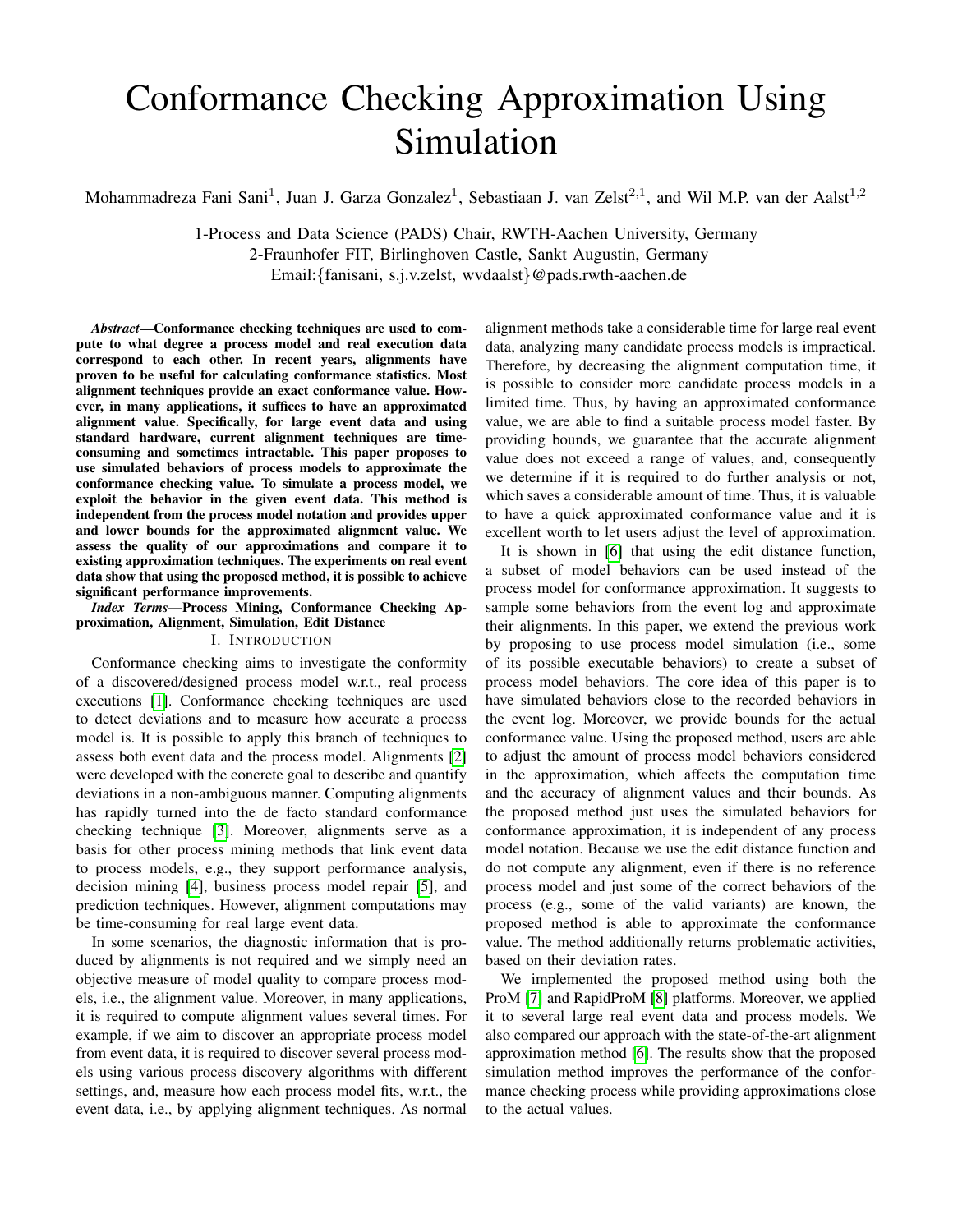The remainder of this paper is structured as follows. In [Sec](#page-1-0)[tion II,](#page-1-0) we discuss related work. [Section III](#page-1-1) defines preliminary notation. We explain the proposed method in [Section IV](#page-2-0) and evaluate it in [Section V.](#page-4-0) [Section VI](#page-6-0) concludes the paper and presents some future work.

#### II. RELATED WORK

<span id="page-1-0"></span>In this section, we explain some conformance checking and simulation techniques in the process mining domain. For a complete overview of conformance checking techniques in process mining, we refer to [\[9\]](#page-7-8) and [\[10\]](#page-7-9). Early work in conformance checking uses token-based replay [\[11\]](#page-7-10). This technique replays a trace of executed events from the event log on a Petri net and adds missing tokens if transitions are not able to fire. After the replay phase, the conformance statistic is computed based on remaining and missing tokens. Alignments were introduced in [\[12\]](#page-7-11) and have rapidly developed into the standard conformance checking technique [\[3\]](#page-7-2). In [\[13\]](#page-7-12) and [\[14\]](#page-7-13), decomposition techniques are proposed for alignment computation. Applying decomposition techniques generally improves computation time. These techniques use the divide-and-conquer paradigm. However, these techniques are primarily beneficial when there are lots of unique activities in the process [\[15\]](#page-7-14). The authors in [\[3\]](#page-7-2) and [\[16\]](#page-7-15) also propose to incrementally compute prefix-alignments, and providing realtime conformance checking for event data streams. Recently, a general stochastic conformance checking method is proposed in [\[17\]](#page-7-16) which requires a stochastic process model that is not available in many cases.

Some research has been done to approximate the alignment value. [\[18\]](#page-7-17) uses deep learning to approximate alignment statistics. Moreover, a recursive general approach for approximating the alignment, i.e., computation of near-optimal alignments, has been proposed in [\[19\]](#page-7-18). Moreover, [\[20\]](#page-7-19) uses a statistical trace sampling approach that approximates the conformance value without proving bounds for the actual alignment value. The authors of [\[21\]](#page-7-20) suggest a conformance approximation method that applies relaxation labeling methods to a partial order representation of a process model. Similar to the previous method, it does not provide any guarantee for the approximated value. Furthermore, it needs to preprocess the process model each time. Finally, [\[6\]](#page-7-5) recommends using a subset of model behaviors for conformance approximation and bounds for the actual value. It suggests applying the alignment technique for some traces to build the subset of model behaviors. In this paper, we propose a guided simulation method to build the subset of model behavior to generate behaviors that are closer to recorded behaviors in the event data. Unlike many conformance checking methods, this method is independent of process model notation and considers a process model as a set of possible behaviors.

Different approaches to simulation in process mining have been proposed. These approaches are mostly at an instance level, i.e., a detailed level such as the framework presented in [\[22\]](#page-7-21), which uses the process detailed information to create a CPN model for simulation. Moreover, [\[23\]](#page-7-22) recommends an approach to simulate an event log based on a given (stochastic) process model. In [\[24\]](#page-7-23), a simulation approach to simulate business process models that uses information in event logs is proposed. Another direction of the simulation in process mining is an aggregated level simulation, e.g., [\[25\]](#page-7-24), in which the system dynamics modeling technique is introduced for "what-if" analysis in processes.

## III. PRELIMINARIES

<span id="page-1-1"></span>In this section, we briefly introduce basic process mining and, specifically, conformance checking terminology and notations that ease the readability of this paper.

Given a set  $X$ , a multiset  $B$  over  $X$  is a function  $B: X \rightarrow \mathbb{N}_{\geq 0}$  that allows certain elements of X to appear multiple times. We write a multiset as  $B=[e_1^{k_1}, e_2^{k_2}, ..., e_n^{k_n}]$ , where for  $1 \leq i \leq n$ , we have  $B(e_i)=k_i$  with  $k_i \in \mathbb{N}_{\geq 0}$ . If  $k_i=1$ , we omit its superscript, and if for some  $e \in X$  we have  $B(e)=0$ , we omit it from the multiset notation.  $\overline{B} = \{e \in X | B(e) > 0\}$  is the set of unique elements present in the multiset. The set of all multisets over a set X is written as  $\mathcal{B}(X)$ .

A sequence of length  $n$  over members of set  $X$  is a function  $\sigma:\{1,2,...,n\}\rightarrow X$  which defines the occurrence order of elements of set  $X$ . We show a sequence using the notation  $\sigma = \langle s_1, ..., s_n \rangle$  where  $s_i = \sigma(i)$ , for  $1 \leq i \leq n$ . We denote with  $s_i \in \sigma$  that  $s_i$  is an element of the sequence  $\sigma$ . Moreover, the set of all possible sequences over set  $X$  is shown by  $X^*$ . The empty sequence is denoted with  $\epsilon$ . Furthermore,  $|\sigma|$  indicates the length of sequence  $\sigma$ , e.g.,  $|\langle a, d, d, e \rangle| = 4$ . Function  $hd: X^* \times \mathbb{N}_{\geq 0} \to X^*$ , returns the "head" of a sequence, i.e., given a sequence  $\sigma \in X^*$ ,  $hd(\sigma, k) = \langle s_1, s_2, ..., s_k \rangle$ , i.e., the sequence of the first k elements of  $\sigma$ . If  $k \ge |\sigma|$ , then  $hd(\sigma, k) = \sigma$ . Symmetrically,  $tl: X^* \times \mathbb{N}_{\geq 0} \rightarrow X^*$  returns the "tail" of a sequence and is defined as  $tl(\sigma, k) = \langle s_{n-k+1}, s_{n-k+2}, ..., s_n \rangle$ , i.e., the sequence of the last k elements of  $\sigma$ . If  $k \ge |\sigma|$ ,  $tl(\sigma, k) = \sigma$ . We define that  $hd(\sigma, 0) = tl(\sigma, 0) = \epsilon$ . The concatenation of two sequences  $\sigma_1$  and  $\sigma_2$  with length m and n is sequence  $\sigma_3 = \sigma_1 \cdot \sigma_2$  with length  $m+n$  where  $\sigma_3(i) = \sigma_1(i)$  for  $1 \leq i \leq m$  and  $\sigma_3(i) = \sigma_2(i-m)$  for  $m+1 \leq i \leq m+n$ . A subsequence  $\sigma_s$  of  $\sigma$  is obtained by removing  $|\sigma| - |\sigma_s|$  elements of σ where the result equals  $\sigma_s$ . For example,  $\langle b, d \rangle$  is a subsequence of  $\langle a, b, c, d, e \rangle$ . Moreover,  $\sigma'$  is a strict subsequence of sequence  $\sigma$  if there exist  $\sigma_1$  and  $\sigma_2$  such that  $\sigma = \sigma_1 \cdot \sigma' \cdot \sigma_2$ and we denote it by  $\sigma' \sqsubseteq \sigma$ ; furthermore, if  $\sigma_1 = \epsilon$ , we say that  $\sigma'$  is a prefix of  $\sigma$ .

Having two sequences, function  $\omega: X^* \times X^* \to X^*$  returns one of the longest common subsequence of them. For example,  $\omega(\langle a, b, d, e \rangle, \langle c, a, d, f, e \rangle) = \langle a, d, e \rangle$ . Finally,  $fq:X^*\times X^*\rightarrow\mathbb{N}_{\geq 0}$  is a function that returns how many times in a sequence a subsequence is present. For example,  $fq(\langle d, a, d, e \rangle, \langle d \rangle)=2.$ 

Event logs are the starting point of many process mining algorithms. For alignment computation, we just use the controlflow information of the event logs. Therefore, we define an event log as follows.

*Definition 1 (Event Log):* Let A be the universe of activities and  $A\subseteq \mathcal{A}$  is a set of activities. An event log is a multiset of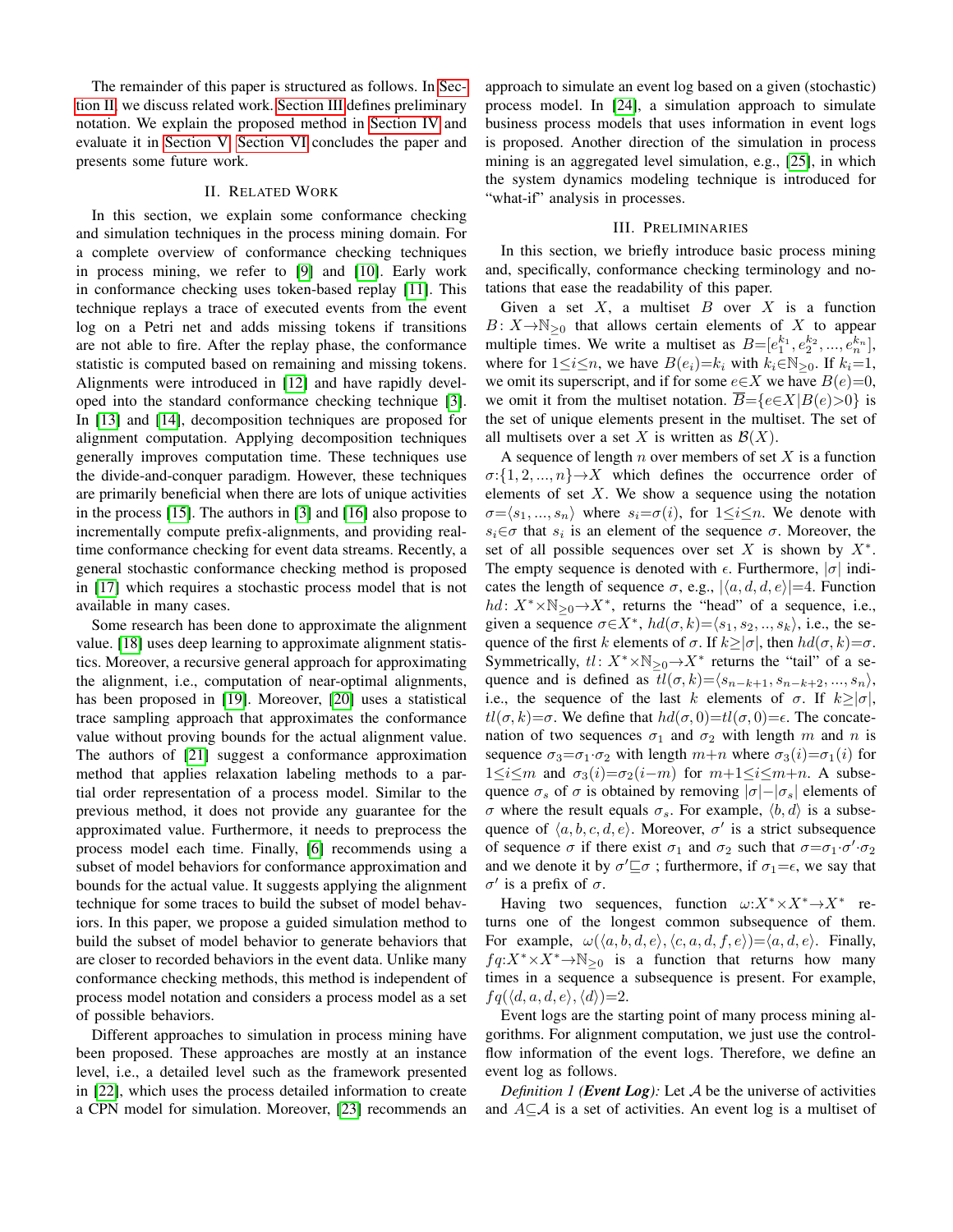sequences over A, i.e.,  $L \in \mathcal{B}(A^*)$ . Moreover, we refer to each  $\sigma \in \overline{L}$  as a "*variant*" whereas  $L(\sigma)$  denotes how many traces of the form  $\sigma$  are presented within the event log. Moreover,  $|L|$  refers to the number of variants in the event log.

For example, in the event log that is presented in [Figure 1,](#page-2-1)  $A = \{a, b, c, d, e\}, |\overline{L}| = 5$ , and  $L(\langle a, b, e \rangle) = 2$ .

There are many notations to describe the possible behaviors described by a process model. Here, we define a process model using a set of all its possible replayable behaviors as follows.

*Definition 2 (Process Model):* Let A be the universe of activities and  $A \subseteq \mathcal{A}$  is a set of activities. A process model is a set of sequences over A, i.e.,  $M \subseteq A^*$ .

For example, in the process model that is presented in [Fig](#page-2-1)[ure 1](#page-2-1) in a Petri net notation, we have  $\langle a, b, d, b, c, e \rangle \in M$ ,  $\langle a, b, e \rangle \in M$ , and  $\langle a, b, d, b, e \rangle \in M$ . Note that in case of having an unbounded loop in a process model, Set M is infinite.

As we define event logs and process models as collections of sequences of activities, we are able to use edit distance and the optimal alignment functions to compute their alignment.

*Definition 3 (Edit Distance and Optimal Alignment Cost*): Let A be a set of activities and  $\sigma_l, \sigma_m \in A^*$ be two traces.  $\triangle: A^* \times A^* \rightarrow \mathbb{N}_{\geq 0}$  is a function such that  $\triangle(\sigma_l, \sigma_m) = |\sigma_l| + |\sigma_m| - 2 \times |\omega(\sigma_l, \sigma_m)|$  returns the minimal number of required edits to transform  $\sigma_l$  to  $\sigma_m$ . In addition, we define  $\delta: A^* \times A^* \to B(A) \times B(A)$  that returns two multisets of synchronous and asynchronous moves. Synchronous moves correspond to one of the longest common subsequences of the given sequences and asynchronous moves represents the edited activities that are required to transform subsequences. Moreover,  $\Gamma: A^* \times \mathbb{P}(A^*) \to \mathbb{N}_{\geq 0}$  is a function that returns the minimum number of edits to transfer a trace to one of the traces in a set of traces, i.e., the optimal alignment cost.

For example,  $\Delta(\langle a, b, d, b, e \rangle, \langle a, c, d, e \rangle) = 3$  that corresponds two deletions (i.e., *b*) and one insertion (i.e., *c*). Therefore,  $\delta(\langle a, b, d, b, e \rangle, \langle a, c, d, e \rangle) = ([a, d, e], [b^2, c])$ . By using  $\upharpoonright_1$  and  $\mathcal{L}_2$ , we retrieve the synchronous and asynchronous moves respectively. For example,  $([a, d, e], [b^2, c^1])|_2 = [b^2, c]$  are the asynchronous moves. Note that, there may exist more than one longest common subsequence for two sequences and the  $\delta$  is non-deterministic. Moreover, for the model that is presented in [Figure 1,](#page-2-1)  $\Gamma(\langle a, c, e \rangle, M)=1$  that corresponds to transfer  $\langle a, c, e \rangle$  to  $\langle a, b, c, e \rangle \in M$  or  $\langle a, c, b, e \rangle \in M$ . In [\[6\]](#page-7-5), it is shown that  $\Gamma(\sigma, M)$  equal to the optimal alignment cost.

To compute the fitness value of a trace and a model we use the following equation.

<span id="page-2-4"></span>
$$
fitness_{Trace}(\sigma_L, M) = \frac{\Gamma(\sigma_L, M)}{|\sigma_L| + M_s}
$$
 (1)

<span id="page-2-5"></span>In the above equation,  $M_s = \min_{\sigma \in M} (|\sigma|)$  is the length of the shortest trace in the model. To compute the fitness value of an event log and a process model, we use the following formula.

$$
Fitness(L, M) = \frac{\sum_{\sigma \in \overline{L}} L(\sigma) \times fitness_{Trace}(\sigma, M)}{\sum_{\sigma \in \overline{L}} L(\sigma)}
$$
(2)

<span id="page-2-1"></span>

Figure 1: An example event log, a Petri net, and a prefix tree.



Figure 2: A schematic view of the proposed method.

## <span id="page-2-3"></span><span id="page-2-0"></span>IV. APPROXIMATING ALIGNMENTS USING SUBSET OF MODEL BEHAVIOR

In this section, we present the proposed conformance approximation method. We aim to approximate the alignment value without any alignment computation. A schematic view of this method is shown in [Figure 2.](#page-2-1) We first analyze the event log; then, based on the probabilities of subsequences, we provide characteristics of the process model using the simulation method. Afterwards, based on these characteristics, we provide prefixes for the alignment approximation. In the following, each stage is explained in more details.

#### *A. Event log analysis*

In this stage, we traverse the event log to find all the activities and variants in the event log. Moreover, we compute the occurrence probability of different sequences with a specific length. These probabilities guide the simulation algorithm to generate model traces close to the available traces in the event log. The occurrence probability of a subsequence  $\sigma' \in A^*$  is computed as follows.

<span id="page-2-2"></span>ed as follows. 
$$
\sum_{\sigma \in \overline{L}} L(\sigma) \times f q(\sigma, \sigma')
$$

$$
Prob(\sigma', L) = \frac{\sum_{\sigma \in \overline{L}} (\sum_{\sigma'' \subseteq \sigma \land |\sigma''| = |\sigma'|} (L(\sigma) \times f q(\sigma, \sigma''))}{\sum_{\sigma \in \overline{L}} \sigma'' \subseteq \sigma \land |\sigma''| = |\sigma'|} (3)
$$

For example, for the event log that is presented in [Figure 1,](#page-2-1)  $Prob(\langle a, b, c \rangle, L) = \frac{10}{10 + 10 + 3 + 3 + 3 + 2}$  or  $Prob(\langle a, b, c, e \rangle, L) = \frac{10}{10+3+3}$ . By getting the maximum length of subsequence from the user, we are able to compute the probabilities of them.

#### *B. Simulation*

The input of the simulation algorithm is a process model and an event log and it provides a *Model Characterization* that is defined as follows.

*Definition 4 (Model Characterization):* Let M⊆A<sup>∗</sup> be a process model, a 4-tuple  $MC=(SL, P_k, k, M_s)$  be a model characterization of M, where  $SL \subseteq M$  is a subset of model traces and  $M_s = \min_{\sigma \in M}(|\sigma|)$  is the length of the shortest trace in model M. Moreover,  $P_k = \{ hd(\sigma, i) | \sigma \in M \land i \leq k \}$  is the set of all prefixes in  $M$  with length less or equal to  $k$ .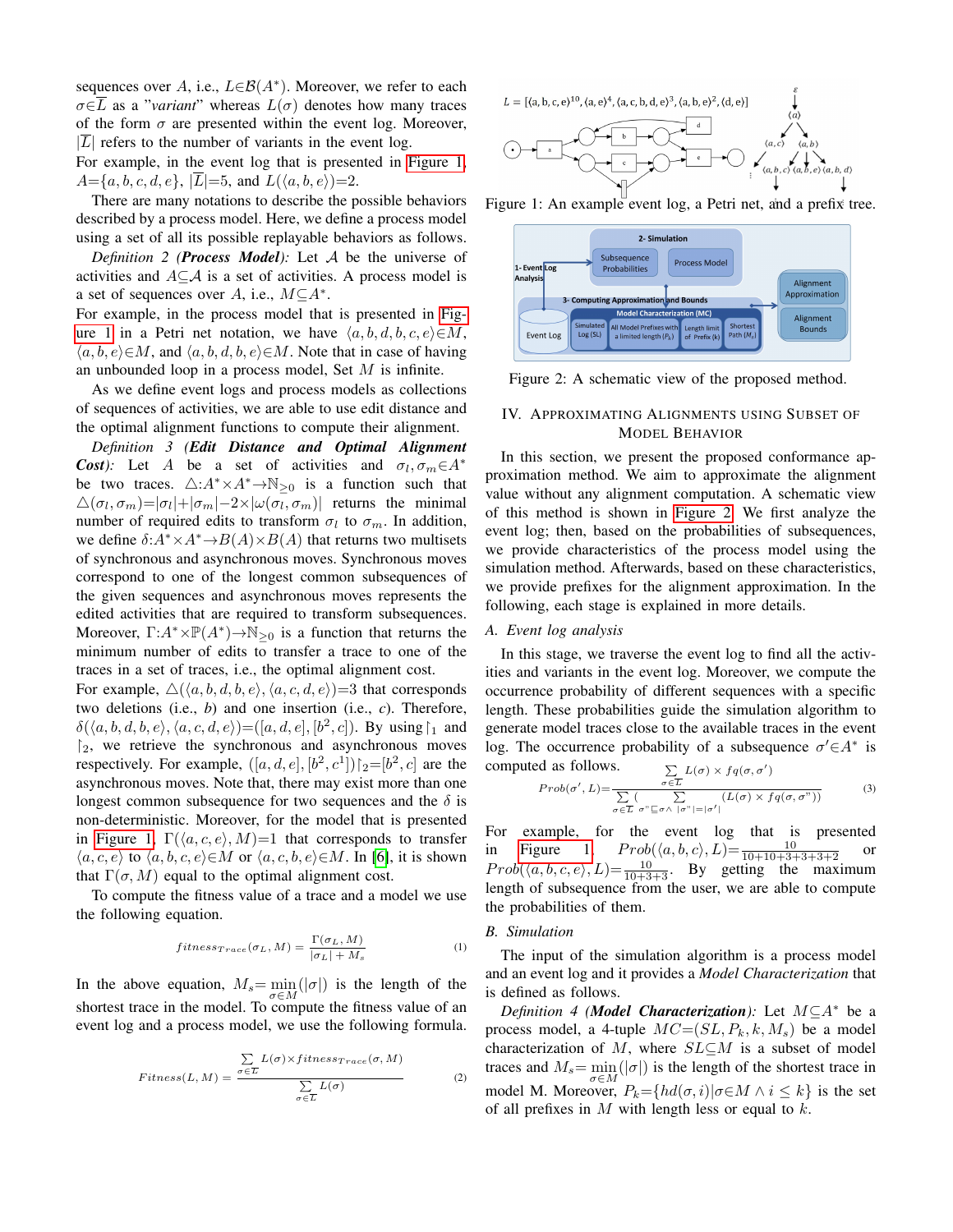To simulate the process model, we use a prefix tree. In [Figure 1](#page-2-1) a process model and a part of its prefix tree are shown. We consider sequence  $\sigma'$  as a prefix of model M if  $\exists_{\sigma \in M \wedge l \in \mathbb{N}_{>0}} (hd(\sigma, l) = \sigma')$ . We use  $P_k$  to show the information of the prefix tree that contains all the observed prefixes.

Most process model notations, e.g., BPMN and Petri net, allow us to clarify which activities are executable after the execution of sequence of activities (i.e., a prefix). Thus, we define prefix extension as follows.

*Definition 5 (Prefix extension):* Let A be a set of activities and let  $\sigma' \in A^*$  be a sequence of activities and let  $M\subseteq A^*$  be a process model. The prefix extension function  $\alpha:A^*\times\mathbb{P}(A^*)\to\mathbb{P}(A^*)$  returns the set of all possible extensions of prefix  $\sigma'$ . In other words,  $\alpha(\sigma', M) = {\sigma' \cdot \langle a \rangle | \exists_{\sigma \in M} (\sigma' \cdot \langle a \rangle = hd(\sigma, |\sigma'| + 1)}.$ 

For example, if  $M$  is corresponding to the process model that is presented in [Figure 1,](#page-2-1)  $\alpha(\langle a, b \rangle, M) = {\langle a, b, c \rangle, \langle a, b, d \rangle, \langle a, b, e \rangle}.$ 

The simulation algorithm starts with initializing  $P = \{ \epsilon \}$  and  $SL = \{\}$ . At each step, we select one of the non-extended prefixes in  $P$  and discover all its possible extensions, i.e.,  $\alpha(\sigma', M)$ , and append them to P. Moreover, if any of the newly extended prefixes are complete trace, we append them to SL. Therefore, the updated sets are  $P = P \cup (\alpha(\sigma', M))$  and  $SL = SL \cup {\sigma \in \alpha(\sigma', M) | \sigma \in M}$ . Note that a prefix  $\sigma' \in P$  is non-extended if  $\mathcal{H}_{\sigma^{\prime\prime}\in P\setminus{\{\sigma'\}}}(\sigma'=hd(\sigma^{\prime\prime},|\sigma'|)).$ 

The simulation method is guided to select the prefix with the highest probability according to [Equation 3.](#page-2-2) In this regard, for all non-extended prefixes in  $P$ , the method computes  $Prob(tl(\sigma', l), L)$ , where l indicates the maximum length of subsequences that is given by the user. For example, in [Figure 1,](#page-2-1) if  $P = {\epsilon, \langle a \rangle, \langle a, b \rangle, \langle a, c \rangle}$ , we know that  $\langle a, b \rangle$  and  $\langle a, c \rangle$  are non-extended prefixes. Therefore, the method chooses  $\langle a, b \rangle$  which has a higher probability in the event log. By extending this prefix, we have  $P=\{\epsilon, \langle a \rangle, \langle a, b \rangle, \langle a, c \rangle\} \cup \{\langle a, b, c \rangle, \langle a, b, d \rangle, \langle a, b, e \rangle\},\$ and  $SL = \{ \langle a, b, e \rangle \}.$ 

By having the  $k$  value, we guarantee that all possible prefixes of the model with length less or equal to  $k$  are present in  $P_k$ . The proposed simulation method finds k based on the length of the shortest non-extended prefix in P.

We continue the simulation procedure until at least one of the following conditions is satisfied: 1) the number of simulated traces, i.e.,  $|SL|$  reaches to the simulation size, i.e., given by the user 2) there exist no non-extended prefix in  $P$ which means we could not simulate any new traces 3) having  $k \ge 2 \times \max(|\sigma|) + M_s$  that indicates all the unseen prefixes are longer than two times of the longest trace in the event log plus the shortest path in the model. In the next subsection, we prove that if we have the third condition, we are able to find the optimal alignment cost using the simulated traces. Moreover, we use  $P_k$  notation to show a set of all observed prefixes with length less or equal to k where  $P_k = \{ \sigma' \in P \mid |\sigma'| \le k \}.$ 

To sum up, the output of the simulation stage is  $MC = (SL, P_k, k, M_s)$ . Note that any other simulation method that generates a model characterization can be used in the proposed approximation method. For example, it is possible to extend the prefix tree in a breadth first traversal order. If the simulation method could not guarantee to have a set of complete prefixes with a specific length, we should use  $P_k = \{\epsilon\}$  and  $k=0$  in the corresponding MC.

## *C. Computing Alignment Cost Bounds and Approximation*

In this stage, for each variant  $\sigma \in \overline{L}$ , we compute the bounds and an approximation for its alignment cost based on a model characterization  $MC = (SL, P_k, k, M_s)$  which can be produced by any simulation method. Thus, the proposed approach is independent of the process model notation and the simulation method to provide bounds and approximation values. Here, we first explain how to compute the upper and lower bounds; then, the approximation method is described.

Upper bound: For the upper bound of the alignment cost, we compute  $UB(MC, \sigma) = \Gamma(\sigma, SL)$ . It is shown in [\[6\]](#page-7-5) that  $\Gamma(\sigma, SL) > \Gamma(\sigma, M)$  as Γ returns the distance of the most similar trace and  $SL \subseteq M$ . In the following, we prove that if  $k \geq 2 \times |\sigma| + M_s$ , then  $\Gamma(\sigma, SL)$  returns the optimal alignment. Note that by having  $P_k$ ,  $SL$  contains all the model traces with length less or equal to  $k$ .

*Lemma 1 (Maximum required length of prefixes):* We know that  $\Gamma(\sigma, M) \leq |\sigma| + M_s$ . Suppose that  $\sigma'_m \in M$ corresponds to the optimal alignment of  $\sigma$ , i.e.,  $\Gamma(\sigma, M) = \triangle(\sigma, \sigma'_m)$ . Therefore,  $\triangle(\sigma, \sigma'_m) \le |\sigma| + M_s$  and according to Definition [3,](#page-2-3)  $|\sigma| + |\sigma'_{m}| - 2 \times |\omega(\sigma, \sigma'_{m})| \le |\sigma| + M_s$ . Note that the maximum length of the longest common subsequence of two sequences is at most the length of the shorter sequence. Thus, in the worst case,  $|\sigma'_m| \leq 2 \times |\sigma| + M_s$ . Therefore, the length of the model trace corresponds to the optimal alignment of trace  $\sigma$  should be less or equals to  $2\times|\sigma|+M_s$ . In other words, if  $k\geq2\times\max(|\sigma|)+M_s$ , we re- $\sigma \in L$ turn the actual fitness value using SL.

Lower bound: For the lower bound, we use the maximum value of three values, i.e.,  $LB(MC, \sigma) = Max(lb_1, lb_2, lb_3)$ . let  $A' \subseteq A$  be the set of all activities in the model,  $lb_1(MC, \sigma) = |\sigma| - |\sigma|_{A'}|$  where  $\sigma |_{A'}|$  is a projection of sequence  $\sigma$  on activities in set A'. It means if we have some activities in the trace that are not present in the model, we can easily consider them as asynchronous moves. Moreover, as discussed in [\[6\]](#page-7-5),  $lb_2(MC, \sigma) = \max(M_s - |\sigma|_{A'}|, 0)$  is a lower bound for the optimal alignment cost that is useful if the length of the trace is shorter than the shortest path in the model. Note that both  $lb_1$  and  $lb_2$  are independent from the simulation result. Finally, we compute the third lower bound as  $lb_3(MC, σ) = Γ(hd(σ, k), P_k)$ . As we have all possible prefixes of model  $M$  with length less or equal to k in  $P_k$ ,  $lb_3$  computes the minimum number of edits that is required to have a valid prefix for trace  $\sigma$ . As  $\epsilon \in P_k$ , we always have  $0 \le lb_3(MC, \sigma) \le min(k, |\sigma|)$ . All  $lb_1, lb_2$  and  $lb_3$ are valid lower bounds for the actual alignment cost; therefore, we use the highest number to have a tighter bound.

**Approximation:** In both  $SL$  and  $\overline{L}$ , because of the presence of loops in the process, it is possible that a subsequence is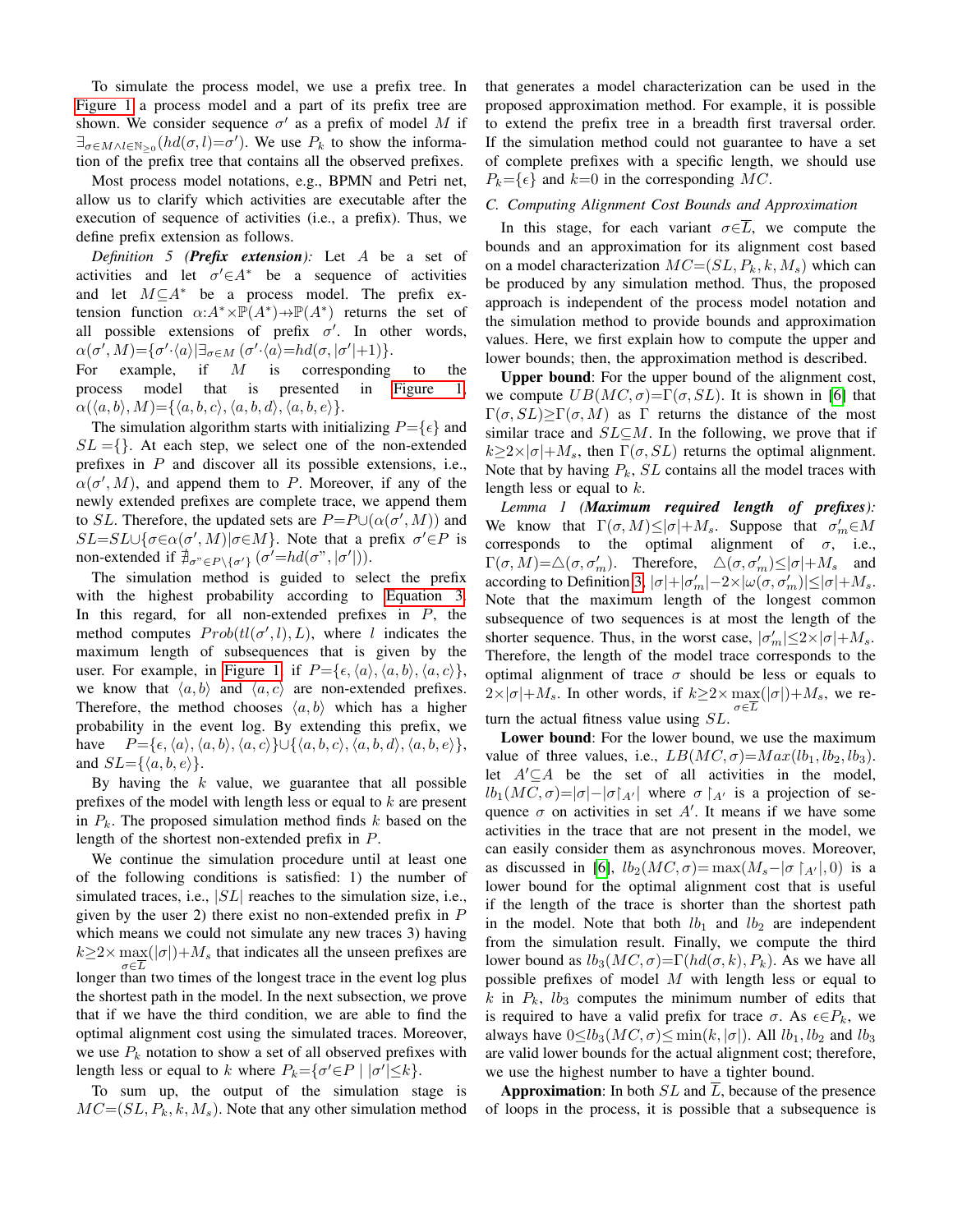<span id="page-4-1"></span>Table I: Result of using the proposed approximation method for the event log that is given in [Figure 1,](#page-2-1) using model characterization  $MC = (\{\langle a, b, e \rangle\}, \{\epsilon, \langle a \rangle, \langle a, b \rangle, \langle a, c \rangle\}, 2, 3\}.$ 

| Trace/ Event Log                | $\Gamma(\sigma, M)$ | $\Gamma(\sigma, SL)$ | <b>Actual Fitness</b> | Lower Bound Fitness | <b>Upper Bound Fitness</b> | <b>Approximated Fitness</b> | Frequency |
|---------------------------------|---------------------|----------------------|-----------------------|---------------------|----------------------------|-----------------------------|-----------|
| $\langle a,b,c,e \rangle$       |                     |                      | 1.0                   | 0.857               | 1.U                        | 0.857                       |           |
| $\langle a,e\rangle$            |                     |                      | 0.8                   | 0.8                 | 0.8                        | 0.8                         |           |
| $\langle a, c, b, d, e \rangle$ |                     |                      | 0.875                 | 0.75                |                            | 0.75                        |           |
| $\langle a,b,e\rangle$          |                     |                      |                       |                     |                            |                             |           |
| $\langle d, e \rangle$          |                     |                      | 0.6                   | 0.4                 | 0.6                        | 0.4                         |           |
|                                 | $\sim$              | $\sim$               | 0.921                 | 0.821               | 0.94                       | 0.821                       | $\sim$    |

present several times in a trace. The repetitive patterns increase the number of unique behaviors which leads to inaccurate approximations considering a constant  $MC$ . We define the repetitive patterns of a sequence as follows.

*Definition 6 (Repetitive Patterns):* Let  $\sigma \in X^*$  be a sequence. Given a non-empty strict subsequence  $\sigma' \sqsubseteq \sigma$ , we call  $\sigma'$  a *repetitive pattern* if  $\sigma' \cdot \sigma' \sqsubseteq \sigma$ . Moreover, we define function  $\lambda: X^* \to \mathbb{P}(X^*)$  that receives a sequence and returns the set of all *repetitive patterns* in it.

For instance, we have  $\lambda(\langle a, d, d, d, d, e \rangle) = {\langle d \rangle}, {\langle d, d \rangle}$  and  $\lambda(\langle a, f, g, f, g, e \rangle) = \{ \langle f, g \rangle \}.$ 

To deal with the problem of the existence of repetitive patterns, we propose to compress sequences and keep only one repetition of repetitive patterns. The sequence compression function is defined as follows.

*Definition* 7 (*Sequence Compression*): Let  $\sigma'$  be a *repetitive pattern* of  $\sigma$  and  $\sigma = \sigma_1 \cdot \sigma' \cdot \sigma_2$ . We say that  $\sigma_c$  is a *compression* of  $\sigma$  by  $\sigma'$  if  $\sigma_c = \sigma_1 \cdot \sigma' \cdot \sigma_2$ . Moreover, we define *sequence compression* function  $\theta$ :(X<sup>\*</sup>\{ $\epsilon$ })×(X<sup>\*</sup>\{ $\epsilon$ })→X<sup>\*</sup> is a function such that  $\theta(\sigma, \sigma') = \sigma_c$ .

Therefore, if  $\theta(\sigma, \sigma') = \sigma_c$ , then  $\sigma' \notin \lambda(\sigma_c)$ . For example,  $\theta(\langle a, d, d, d, d, e \rangle, \langle d \rangle) = \langle a, d, e \rangle.$ 

To approximate the alignment cost, we consider both original and compressed traces of the simulated log and the original event log. Therefore, we compute  $Apx(MC,\sigma) = \min_{\sigma^{\prime\prime} \in \{\theta(\sigma,\sigma')|\sigma'\in\lambda(\sigma)\}} (\Gamma(\sigma^{\prime\prime},SL\cup SL_c)).$  However, by compressing the traces, it is possible to remove some asynchronous moves which causes to have approximated alignment cost smaller than the lower bound. Therefore, if the computed  $Apx(MC, \sigma) \leq LB(MC, \sigma)$ , we use  $Apx(MC,\sigma) = \frac{LB(MC,\sigma) + UB(MC,\sigma)}{2}$ .

To compute the fitness bounds and approximation for traces, UB, Apx, and LB values should be used instead of  $\Gamma(\sigma, M)$ in [Equation 1,](#page-2-4) e.g.,  $fitness_{LB}(MC, \sigma) = \frac{UB(MC, \sigma)}{|\sigma| + M_s}$ . To compute the lower bound for the fitness we need to use  $UB$  and to have the fitness upper bound, LB should be used. Moreover, to have fitness bounds and approximation for an event log and a model characterization, we use the weighted average of values for the variants in the event log similar to [Equation 2,](#page-2-5)  $\sum L(\sigma) \times fitness_{APX}(MC,\sigma)$ 

e.g., 
$$
Fitness_{Apx}(L, MC) = \frac{\sigma \in \Sigma}{\sum_{\sigma \in \overline{L}} L(\sigma)}
$$

In [Table I,](#page-4-1) the computed bounds and the approximated fitness value for each variant and the overall event log of [Figure 1](#page-2-1) is given based on having only one simulated trace and  $k=2$ , i.e.,  $MC=(\{\langle a, b, e \rangle\}, \{\epsilon, \langle a \rangle, \langle a, b \rangle, \langle a, c \rangle\}, 2, 3\}.$  The approximated fitness is 0.821 and the proposed fitness bounds are  $0.94$  and  $0.821$ . By increasing  $|SL|$ , we expect to have

<span id="page-4-3"></span>Table II: The real event logs that are used in the experiment. Artificial *start* and *end* activities are inserted in all the traces.

| <b>Event Log</b>          | <b>Activities#</b> | Traces# | Variants# |
|---------------------------|--------------------|---------|-----------|
| BPIC-2012 [26]            | 25                 | 13087   | 4336      |
| BPIC-2017 [27]            | 28                 | 31509   | 15930     |
| BPIC-2018-Inspection [28] | 17                 | 5485    | 3190      |
| <b>BPIC-2019</b> [29]     | 44                 | 251734  | 11973     |
| Hospital-Billing [30]     | 20                 | 100000  | 1020      |
| $RTFM$ [31]               | 13                 | 150370  | 231       |
| $Sepsis$ [32]             | 18                 | 1050    | 846       |

more accurate approximations and bounds. Furthermore, using the  $\delta$  function, we find the number of asynchronous moves for each activity which is 1 for *a*, 2 for *b*, *c*, and *d*, and 0 for *e*.

#### V. EVALUATION

<span id="page-4-0"></span>In this section, we aim to explore the accuracy and the performance of the proposed method. We first explain the implementation and the experimental setting. Thereafter, the experimental results and a discussion of results are provided.

#### *A. Implementation*

To apply the proposed conformance approximation method, we implemented the *Conformance Approximation using Sim-*ulation plug-in in the ProM framework<sup>[1](#page-4-2)</sup> [\[7\]](#page-7-6). It takes an event log and a process model as inputs and returns the conformance approximation, its bounds, and the deviation rates of different activities. In this implementation, we consider a Petri net representation. However, other notations can be supported using our proposed method. The given Petri net can have silent transitions or duplicate labels, however, it should be sound. The user is able to adjust the maximum number of the simulated traces. Another parameter of this plug-in is the maximum length of subsequence in computation of probabilities according to [Equation 3.](#page-2-2)

To apply the method on various event logs with different parameters, we ported the developed plug-in to RapidProM, i.e., an extension of RapidMiner and combines scientific work-flows with a several process mining algorithms [\[8\]](#page-7-7).

## *B. Experimental Setup*

.

We applied the proposed methods on seven different real event logs. Some information about these logs is given in [Table II.](#page-4-3) To discover models, we used the Inductive miner [\[33\]](#page-7-32) with infrequent thresholds equal to 0.2, 0.3, 0.5, and 0.7.

In the first experiment, we compared the proposed method with the *sampling* method [\[6\]](#page-7-5) that generates a subset of model traces by alignment computation of some traces in the event log. Here, we use its default setting, i.e., computing alignment

<span id="page-4-2"></span><sup>1</sup> <svn.win.tue.nl/repos/prom/Packages/LogFiltering> and [http://www.](http://www.promtools.org/doku.php) [promtools.org/doku.php](http://www.promtools.org/doku.php)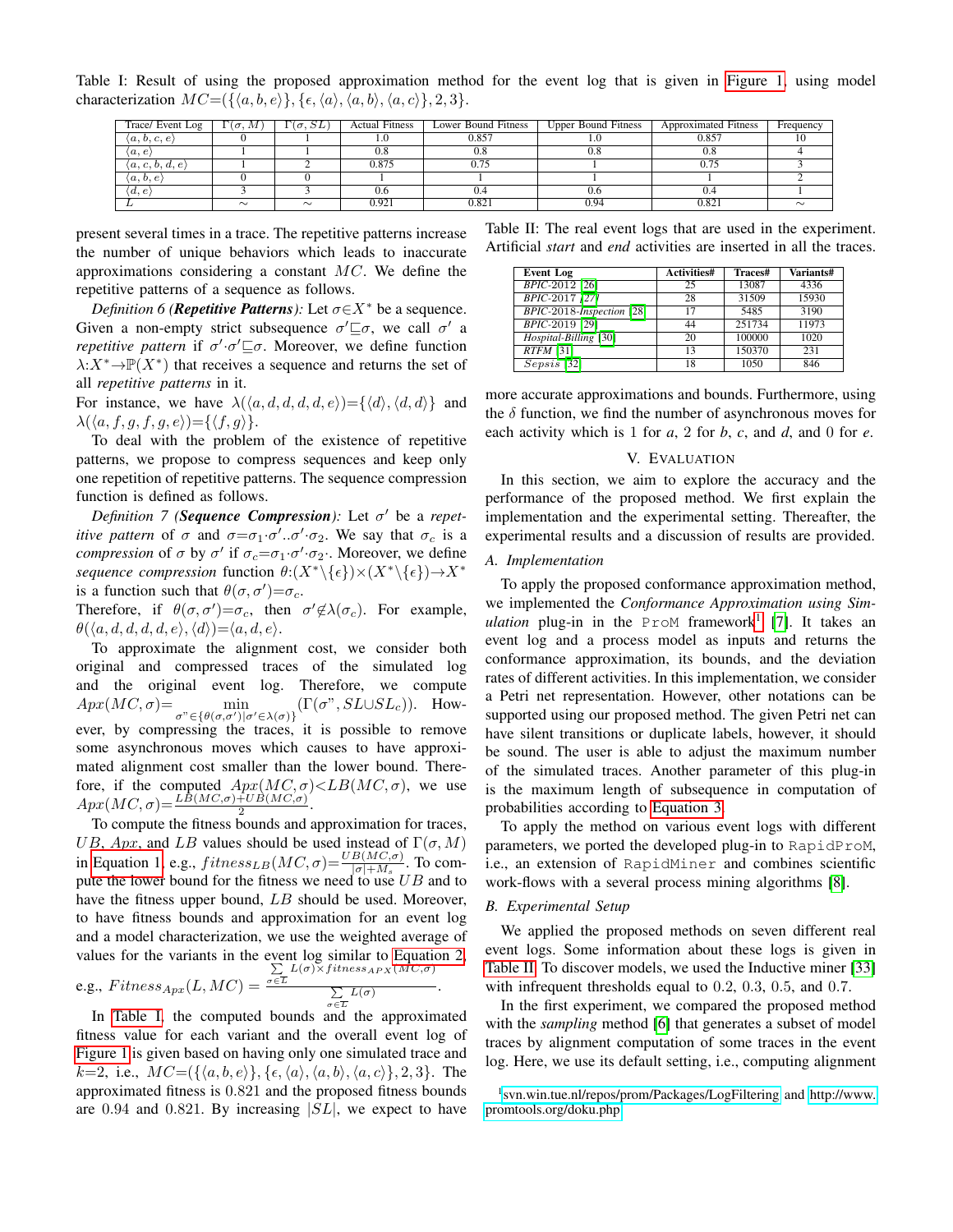<span id="page-5-0"></span>Table III: Comparison of approximating the conformance checking using the proposed simulation method and the sampling method that is proposed in [\[6\]](#page-7-5). For the sampling method, we selected the 10% of the most frequent variants in the event logs and for the simulation method, we used  $|SL|$  equal to the generated model traces by the sampling method.

| log              | Process<br>Model | SL             | Actual<br>Fitness | Normal<br>Alignment | <b>Approximation Error</b> |       | <b>Bound Width</b> |                                                             | PI    |        | <b>SL Computation Time</b><br>(ms) |            |
|------------------|------------------|----------------|-------------------|---------------------|----------------------------|-------|--------------------|-------------------------------------------------------------|-------|--------|------------------------------------|------------|
|                  | (IMi)            |                |                   | time (ms)           |                            |       |                    | Sampling Simulation Sampling Simulation Sampling Simulation |       |        | Sampling                           | Simulation |
|                  | 0.2              | 395            | 0.953             | 74173               | 0.020                      | 0.061 | 0.07               | 0.19                                                        | 5.8   | 46.6   | 8280                               | 574        |
| <b>BPIC 2012</b> | 0.3              | 262            | 0.848             | 41200               | 0.049                      | 0.022 | 0.09               | 0.16                                                        | 4.9   | 37.2   | 5398                               | 347        |
|                  | 0.5              | 18             | 0.641             | 22823               | 0.160                      | 0.124 | 0.14               | 0.19                                                        | 7.9   | 90.3   | 2180                               | 111        |
|                  | 0.7              | 12             | 0.620             | 19946               | 0.158                      | 0.121 | 0.15               | 0.23                                                        | 8.6   | 88.6   | 1662                               | 97         |
|                  | 0.2              | 1453           | 0.933             | 6826957             | 0.014                      | 0.077 | 0.09               | 0.33                                                        | 19.5  | 491.1  | 210399                             | 2724       |
| <b>BPIC 2017</b> | 0.3              | 813            | 0.841             | 6150221             | 0.008                      | 0.115 | 0.11               | 0.41                                                        | 21.9  | 737.0  | 195192                             | 1513       |
|                  | 0.5              | 6              | 0.344             | 139041              | 0.041                      | 0.009 | 0.33               | 0.63                                                        | 2.9   | 108.6  | 30383                              | 854        |
|                  | 0.7              | 6              | 0.344             | 195562              | 0.041                      | 0.000 | 0.33               | 0.64                                                        | 2.4   | 153.3  | 46257                              | 849        |
|                  | 0.2              | 150            | 0.819             | 1633669             | 0.016                      | 0.026 | 0.16               | 0.42                                                        | 48.1  | 1786.0 | 23397                              | 401        |
| <b>BPIC 2018</b> | $ 0.3\rangle$    | 132            | 0.780             | 855934              | 0.016                      | 0.014 | 0.17               | 0.44                                                        | 35.4  | 775.3  | 13451                              | 665        |
| Inspection       | 0.5              | 78             | 0.476             | 64064               | 0.090                      | 0.018 | 0.35               | 0.53                                                        | 13.9  | 78.8   | 2426                               | 264        |
|                  | 0.7              | 76             | 0.469             | 13360               | 0.090                      | 0.012 | 0.36               | 0.53                                                        | 3.4   | 17.2   | 1837                               | 253        |
|                  | 0.2              | 656            | 0.937             | 58316184            | 0.004                      | 0.051 | 0.02               | 0.08                                                        | 33.4  | 2662.1 | 1733189                            | 12635      |
|                  | 0.3              | 132            | 0.864             | 5399054             | 0.003                      | 0.015 | 0.02               | 0.15                                                        | 152.3 | 1239.9 | 26054                              | 1367       |
| <b>BPIC 2019</b> | 0.5              | 44             | 0.827             | 999677              | 0.008                      | 0.002 | 0.03               | 0.16                                                        | 36.9  | 215.7  | 20675                              | 1116       |
|                  | 0.7              | 145            | 0.844             | 1911284             | 0.008                      | 0.006 | 0.02               | 0.16                                                        | 77.1  | 562.5  | 17563                              | 1858       |
|                  | 0.2              | 29             | 0.956             | 7054                | 0.002                      | 0.001 | 0.01               | 0.04                                                        | 1.5   | 14.8   | 4622                               | 409        |
|                  | 0.3              | 26             | 0.925             | 7460                | 0.002                      | 0.005 | 0.01               | 0.05                                                        | 2.2   | 17.1   | 3292                               | 355        |
| Hospital         | 0.5              | 6              | 0.907             | 4042                | 0.002                      | 0.000 | 0.01               | 0.03                                                        | 1.1   | 10.2   | 3639                               | 307        |
|                  | 0.7              | $\overline{7}$ | 0.907             | 4075                | 0.002                      | 0.001 | 0.01               | 0.03                                                        | 1.2   | 10.0   | 3335                               | 346        |
|                  | 0.2              | l9             | 0.989             | 1392                | 0.001                      | 0.040 | 0.00               | 0.05                                                        | 0.4   | 3.1    | 3889                               | 445        |
|                  | 0.3              | 9              | 0.967             | 1015                | 0.000                      | 0.003 | 0.00               | 0.04                                                        | 0.3   | 1.7    | 3932                               | 590        |
| <b>RTFM</b>      | 0.5              | 14             | 0.869             | 1004                | 0.000                      | 0.001 | 0.00               | 0.04                                                        | 0.3   | 2.5    | 3846                               | 399        |
|                  | 0.7              | 6              | 0.932             | 957                 | 0.001                      | 0.000 | 0.00               | 0.07                                                        | 0.3   | 2.4    | 3765                               | 399        |
|                  | 0.2              | 76             | 0.921             | 12528               | 0.009                      | 0.100 | 0.14               | 0.20                                                        | 5.2   | 67.2   | 2173                               | 54         |
| Sepsis           | 0.3              | 22             | 0.613             | 5169                | 0.081                      | 0.005 | 0.32               | 0.34                                                        | 9.4   | 129.2  | 480                                | 21         |
|                  | 0.5              | 20             | 0.586             | 3762                | 0.011                      | 0.019 | 0.32               | 0.38                                                        | 8.0   | 74.0   | 402                                | 23         |
|                  | 0.7              | 18             | 0.586             | 3693                | 0.011                      | 0.018 | 0.32               | 0.38                                                        | 7.8   | 74.3   | 398                                | 20         |

of 10% of the most frequent variants. However, the generated model traces using this method could be less than the number of computed alignments. Therefore, we use the simulation method with  $|SL|$  equal to the number of unique model behaviors that are generated by sampling method.

In the second experiment, we analyse the effect of changing the simulation parameters on the accuracy and performance of the proposed method. Therefore, we used the simulation method with  $|SL|$  equals to 100, 500, and 1000 and the subsequence length equals  $1, 2, 3$ , and 4. Moreover, in the last experiment, we compared the proposed simulation method, with a random simulation method. In this regard, we used the subsequence length equal to 2 and  $|SL|$  equal to 10, 50, 100, 500, 1000, and 10000 for Sepsis event log.

In all the experiments and for all methods, we used one thread of CPU. Moreover, each experiment was repeated four times, since the conformance checking and simulation times are not deterministic, and the average values are shown. For computing the normal conformance checking, we used the method that is proposed in [\[34\]](#page-7-33).

To evaluate whether the proposed simulation method is able to improve the performance of the conformance checking process, we measure  $PI = \frac{Normal\text{ Conformance Time}}{\text{Approximated Conformance Time}}$ . In this formula, a higher  $PI$  value means conformance is computed in less time. As both approximation methods need a preprocessing phase (e.g., traversing the event log and computing a

subset of model behaviors), we compute  $PI$  considering the preprocessing time.

The approximation error, i.e., the difference between approximated fitness value and the actual fitness value shows how the accuracy of approximation that is computed by  $AppxErr=|ActualFitness-AppxFitness|$ . Also, we measure the bound width of an approximation by computing BoundW idth=UBF itness−LBF itness. A tighter bound width means we have more accurate bounds.

# *C. Experimental Result and Discussion*

In [Table III,](#page-5-0) we show how different approximation methods improve the performance of conformance checking. For both sampling and simulation methods, in most of the cases, we have improvement in the performance of conformance checking (i.e.,  $PI > 1$ ). This improvement for the simulation method is much higher in all the the cases. It is mainly because, the required time to generate model traces is less than using alignments. When we have complex process models and large event logs, the improvement is higher. However, in these cases, we have a higher approximation error and the provided bounds are not accurate enough. However, the provided bounds for the conformance value are always worse when the simulation method is used. It is because, the sampling method knows the exact conformance values of the  $10\%$  of the most frequent variants. Due to a Pareto-line distribution a small number of variants may account for a large number of traces.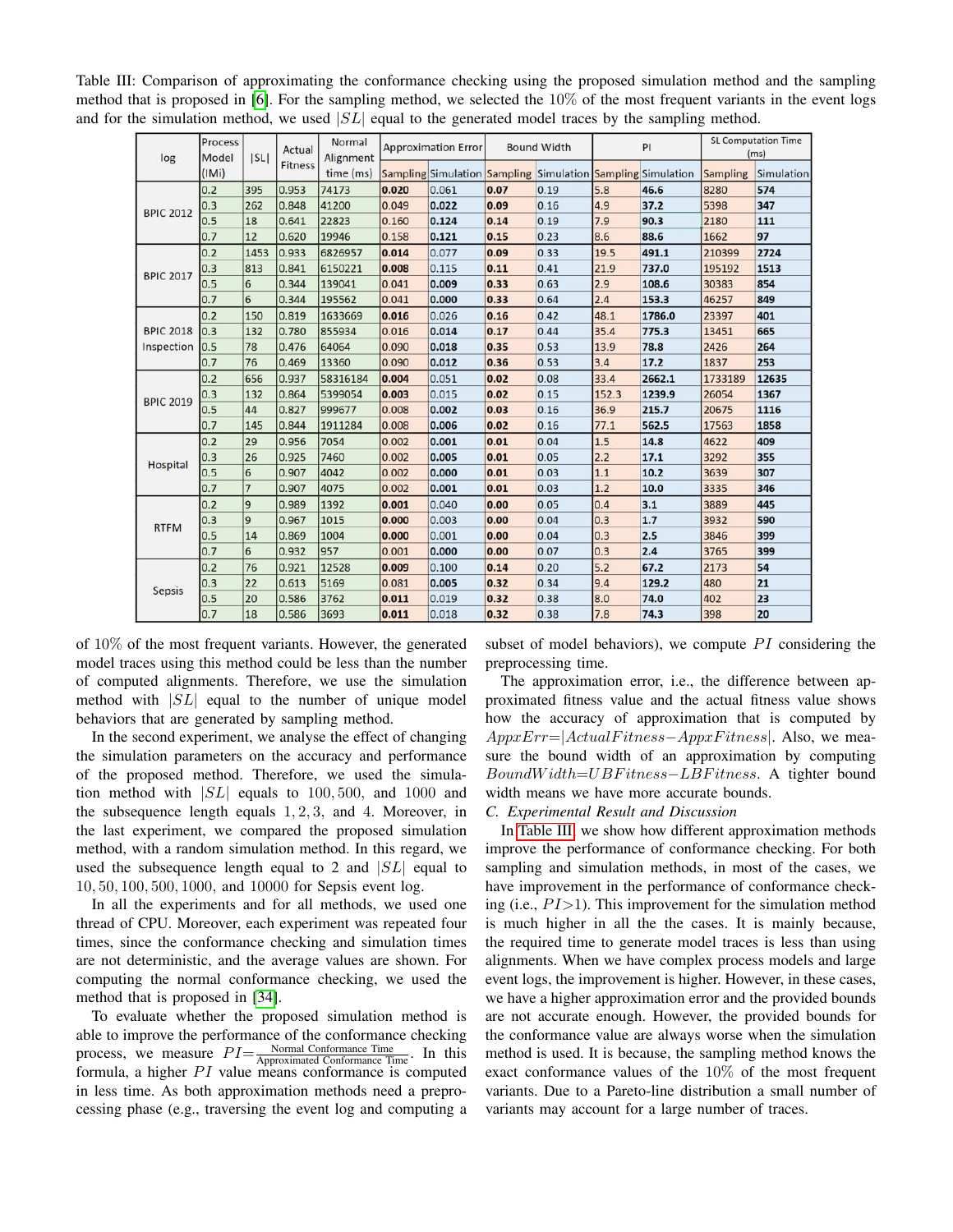<span id="page-6-1"></span>Table IV: Analysing the effect of the simulation size on the approximation time and the accuracy results. Here, the average value are shown when the subsequence length for computing probabilities equals to 2 and IMi=0.2.

| <b>Event Log</b>  | $\overline{\mathbf{s}}$ | Simulation<br><b>Time</b> (ms) | Approximation<br>Time (ms) | 고              | Approximation<br>Error | <b>Bound Width</b> |
|-------------------|-------------------------|--------------------------------|----------------------------|----------------|------------------------|--------------------|
|                   | 10                      | 40                             | 2173                       | 6409           | 0.046                  | 0.164              |
| <b>BPIC 2019</b>  | 100                     | 598                            | 4313                       | 3129           | 0.028                  | 0.148              |
|                   | 1000                    | 5400                           | 14214                      | 931            | 0.016                  | 0.136              |
| <b>BPIC 2018</b>  | 10                      | 6                              | 393                        | 16             | 0.002                  | 0.038              |
| <b>Inspection</b> | 100                     | 225                            | 640                        | 10             | 0.000                  | 0.020              |
|                   | 1000                    | 437                            | 881                        | 8              | 0.000                  | 0.020              |
|                   | 10                      | 3                              | 376                        | 1881           | 0.069                  | 0.546              |
| <b>Hospital</b>   | 100                     | 218                            | 860                        | 876            | 0.018                  | 0.475              |
|                   | 1000                    | 2384                           | 3291                       | 196            | 0.004                  | 0.426              |
|                   | 10                      | $\mathbf{1}$                   | 509                        | $\overline{2}$ | 0.008                  | 0.046              |
| <b>RTFM</b>       | 100                     | 18                             | 491                        | $\overline{2}$ | 0.000                  | 0.021              |
|                   | 1000                    | 230                            | 692                        | $\overline{2}$ | 0.000                  | 0.011              |
|                   | 10                      | $\overline{2}$                 | 46                         | 138            | 0.061                  | 0.351              |
| <b>Sepsis</b>     | 100                     | 26                             | 97                         | 63             | 0.025                  | 0.313              |
|                   | 1000                    | 208                            | 341                        | 23             | 0.012                  | 0.208              |

The result shows that we are able to have more accurate approximations using the simulation method specifically when we have more precise process models (that are discovered using a higher threshold in the Inductive miner) even with just few simulated traces. Note that the corresponding model behavior for alignment of several variants may be similar. Therefore, the sampling method usually generates fewer model traces compared to the number of computed alignments. For example, for RFTM event log and process model that is discovered using IMi=0.7, it computed alignments of 24 variants to generate 6 model traces.

For some logs, none of the methods are able to provide accurate bounds (with the applied setting). Specifically, when the process model is imprecise, the output of the proposed method is not accurate. The simulation of an imprecise process model usually generates many behaviors that may be far from variants that are in the event log. Thus, the provided bounds are far from each other which is a limitation of our method. To have more accurate results in these cases, we should simulate more traces that decrease the performance improvement.

In the next experiment, we analyze the effect of the number of simulated traces on the simulation and approximation times and the accuracy of the approximation. In this experiment, we considered subsequences in [Equation 3](#page-2-2) equals to 2 and used the process models with threshold equals to 0, 2.

The results of this experiment are shown in [Table IV.](#page-6-1) The results indicate that increasing the size of |SL| increases the required time for simulation and finding the distance of the most similar trace (i.e., the Approximation time). Results show that for some event logs which have simple structured process models, e.g., *RTFM*, even with 100 simulated traces, we are able to detect accurate conformance value. Moreover, for some <span id="page-6-2"></span>Table V: Comparison of using the proposed simulation method with random simulation technique [\[6\]](#page-7-5) for Sepsis event log when the Inductive miner with threshold 0.2 is used.

| SL    | <b>Approximation Error</b>  |                    | <b>Bound Width</b>   |                    | <b>Total Approximation</b><br>Time (ms) |                    |  |
|-------|-----------------------------|--------------------|----------------------|--------------------|-----------------------------------------|--------------------|--|
|       | Random<br><b>Simulation</b> | Proposed<br>Method | Random<br>Simulation | Proposed<br>Method | Random<br>Simulation                    | Proposed<br>Method |  |
| 10    | 0.408                       | 0.186              | 0.437                | 0.308              | 75                                      | 82                 |  |
| 50    | 0.304                       | 0.122              | 0.332                | 0.224              | 104                                     | 164                |  |
| 100   | 0.284                       | 0.104              | 0.312                | 0.214              | 122                                     | 219                |  |
| 500   | 0.235                       | 0.065              | 0.263                | 0.152              | 197                                     | 573                |  |
| 1000  | 0.219                       | 0.053              | 0.248                | 0.133              | 355                                     | 1010               |  |
| 10000 | 0.171                       | 0.023              | 0.200                | 0.092              | 1805                                    | 8846               |  |

event logs, it is not possible to generate the specified number of unique model traces, which is the reason that  $PI$  does not decrease as expected. Also, by increasing the size of the simulated traces, we provide more accurate approximations and bounds. Therefore, the user is able to trade-off between the performance improvement and accuracy of the approximated value by adjusting this parameter. We also conducted a similar experiment for analyzing the effects of changing the length of subsequences when we compute probabilities. We found that this parameter has no significant impact on the performance of the proposed method. However, when  $|SL|$  is low, the length of subsequence affects the accuracy of approximation value and the provided bounds.

Finally, we analyzed the effect of considering log behaviors in the simulation process on the accuracy of provided conformance approximation and its bounds. As the base line, we used the *random* simulation method that was originally proposed by [\[35\]](#page-7-34) and used for conformance checking approximation in [\[6\]](#page-7-5). The results of this experiment are presented in [Table V](#page-6-2) which show that the proposed method detects more accurate approximation and bounds. Also, the random sampling method is faster than our method. It is because there is no need to have a probability computation in this method and also it may generate traces that are already presented in SL.

#### VI. CONCLUSION

<span id="page-6-0"></span>In this paper, we proposed an approximation method for computing conformance values including providing upper and lower bounds based on process model simulation. We consider a process model as a set of all possible behaviors than can be executed by the process. This assumption allows us to obtain conformance checking results even for the cases that we do not have a descriptive process model. Using the simulation method, we generate a subset of the model's behaviors. We guide the simulation method to generate traces that are more similar to the recorded behaviors in the event log. We apply these simulated traces for approximating the conformance value using the edit distance function. Moreover, the method provides lower and upper bounds for the approximated value based on the seen simulated behaviors.

To evaluate the proposed method, we implemented our technique using both ProM and RapidProM and applied our implementation to seven real event logs and 28 discovered